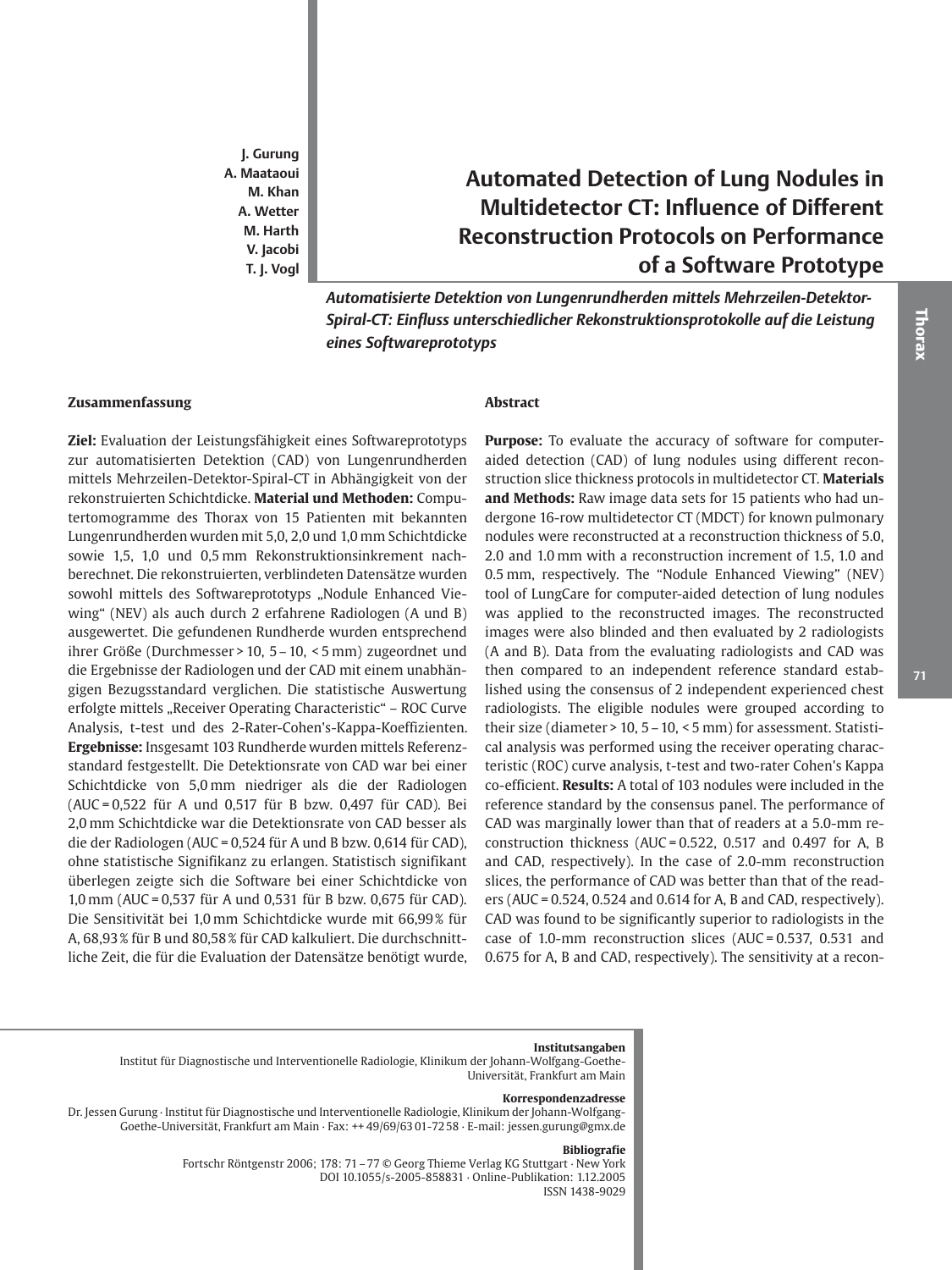war für CAD bei 1,0 mm Schichtdicke am geringsten (t = 4 min). Die Leistung der Radiologen wurde durch den Einsatz von CAD signifikant erhöht. CAD war am effektivsten in der Detektion von Rundherden < 10 mm. **Schlussfolgerung:** CAD hat bei einer Schichtdicke von 1,0 mm eine höhere Detektionsrate als Radiologen. Die relativ kurze Evaluationszeit von CAD erlaubt den Einsatz als Second Reader.

struction thickness of 1.0 mm was determined to be 66.99 %, 68.93 % and 80.58 % for A, B and CAD, respectively. The time required for detection was shortest for CAD at reconstruction slices of 1.0 mm (mean  $t = 4$  min). The performance of radiologists was greatly enhanced when using CAD: sensitivity 91.26% and 94.17% for CAD+A and CAD+B, respectively (AUC = 0.889 and 0.917). CAD was most advantageous in the detection of nodules < 10 mm. **Conclusion:** At a 1.0-mm reconstruction thickness, CAD's ability to detect nodules < 10 mm is superior to that of radiologists and its relatively short evaluation time makes it a viable second reader.

#### **Key words**

MDCT · lung nodules · CAD

## **Introduction**

Some of the most common indications for CT examination of the chest are signs and symptoms suspicious for cancer, follow-up for possible metastases or to evaluate possible nodules seen in conventional chest film. Despite recent advances in diagnosis and treatment strategies, lung cancer still remains the leading cause of cancer-deaths in the western world with a mean 5-year survival rate of 14 % for all stages. Although stage-1 lung cancer has a good prognosis, only 15 % of patients are diagnosed at this stage [1]. The development of pulmonary metastases is another common cause of death in a patient with malignancy. This makes detection of even small nodules in the lungs mandatory although most of these nodules are benign in nature [2]. Studies show that CT is the method of choice for detection of lung nodules [3]. Identification of lung nodules by CT is influenced by methods used for image data acquisition. Using multidetector CT (MDCT) with short gantry revolution time and simultaneous acquisition of up to  $16 \times 0.75$  mm thin slices with unprecedented spatial resolution in a single breath-hold, the detection of increasing quantities of small lung nodules is now a real possibility. Although, detection of nodules as small as 1 mm is possible with thin-slice CT, detection rates of such small nodules are usually low [4]. Naidich et al. detected only 63 % of all nodules in his study involving examination of nodules of 1 – 7 mm size, with detection rates as low as 48 % and 1 % for nodules of diameter below 3.0 and 1.5 mm respectively [5]. There are other studies that show limited sensitivity of radiologists (below 70%) in detection of small pulmonary nodules at baseline scans [6]. Hence there is an increasing demand for automated diagnosis tools in detection and follow-up of such nodules. With advance in medical technology, there are many CAD programs developed to help radiologists in their day to day practice with the aim to increase their sensitivity. Use of CAD as a second reader has been shown to result in significant increase in sensitivity in the interpretation of mammograms [7] and chest radiographs [8]. There are many other studies focused on CAD software for detection of lung nodules. Our aim in this study is to evaluate the influence of different reconstruction slice thickness protocols on performance of a knowledge-based CAD in comparison to 2 radiologists and to test the influence of CADs on nodule detection of radiologists.

#### **Materials and methods**

#### **Study design**

The data produced from this study was not intended for clinical use hence approval of institutional review board was not required. This is a retrospective study performed on a total of 15 patients with previously known lung nodules to compare the accuracy and usefulness of a CAD software – "Nodule Enhanced Viewing" (NEV) – (LungCare – Software VB10A, Siemens Medical Solutions, Erlangen, Germany) for detection of lung nodules in MDCT, with the performance of two radiologists (J. G. and M. F. K. with 4 and 5 years of experience as radiologists in training, respectively) using different reconstruction images. MDCT image data-sets of the patients were reconstructed in three different slice thicknesses. These reconstructed images were evaluated by NEV and the two radiologists independently. The data obtained from them were compared against an independent reference standard.

#### **Image data acquisition**

MDCT of chest was performed on 15 patients with previously known lung nodules (mean age 56.1 years, range: 13 – 64 years). All these scans were performed using Somatom Sensation (Siemens Medical Solutions, Forchheim, Germany) 16-row multidetector CT (MDCT) with 0.75 mm slice collimation. The tube current was set at 80 mA with a tube-voltage of 120 kV at 0.5 s rotation time and table-feed of 24 mm/rot. Image data were reconstructed using lung filter kernel (B60f) and slice thicknesses of 5.0, 2.0 and 1.0 mm with 1.5, 1.0 and 0.5 mm reconstruction increments. These reconstructed images were not available for regular clinical routine.

#### **Evaluation by radiologists**

All the image data-sets were evaluated independently by two radiologists (J. G. and M. F. K., hereafter mentioned as A and B) after being blinded to the reconstruction protocol. Evaluation was done on a graphic workstation (Leonardo®, Siemens Inc., Erlangen, Germany) with  $512 \times 512$  matrix size using the interactive cine mode. Computer aided diagnosis (CAD) tool was not available to the readers and no slab techniques such as MIP were used. Confidence of the radiologists in detection of nodules was determined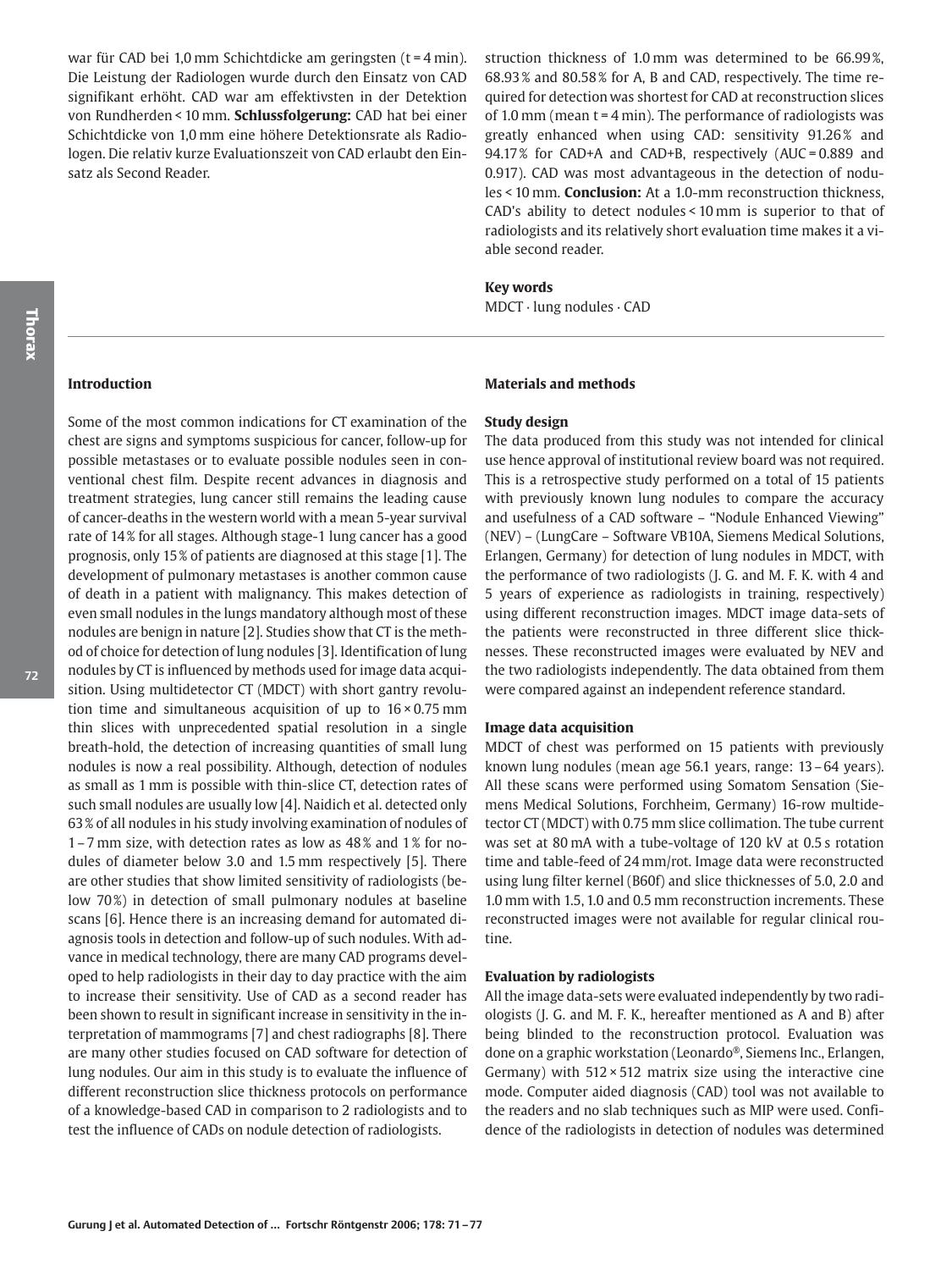using a 3-point scale  $(1 =$  negative;  $2 =$  uncertain;  $3 =$  positive) and a percentage (out of 10%) was allotted for their level of confidence. The 3-point scale values were used for statistical analysis. Position, diameter, consistency of nodule were also documented. The image data-sets were re-evaluated by the radiologists with the help of CAD results after a gap of 10 days to avoid recall-bias.

#### **Evaluation by NEV**

"Nodule Enhanced Viewing" (NEV) algorithm of LungCare (Software VB10A, Siemens Medical Solutions, Erlangen, Germany) is a knowledge-based CAD prototype developed for detection of lung nodules. After loading of image data into the LungCare programme, the NEV is activated automatically which starts detection of lung nodules from the loaded image data. The potential nodules detected by NEV are encircled within a volume of interest (VOI). From this VOI, a 3D characterisation of the potential nodules is achieved which allows exclusion of vessels, pleura or thoracic wall (Fig.**1**). Finally, the well segmented nodule can be assessed using "evaluate nodule" function of LungCare to determine its diameter, density, volume and area (Fig.**1**).

#### **Independent reference standard**

As there are no gold-standard that could be used to compare our study, a reference standard was established using the consensus of two independent experienced radiologists (V. J. and T. J. V.) with more than 15 years of experience in chest radiology, who evaluated the image data from all reconstruction images in consensus with results of evaluating radiologists and NEV. A reference standard was established for each reconstruction data-set. Comparison of the performance of NEV with the performance of radiologists for a particular individual reconstruction protocol was done by using the reference standard containing all detected nodules from the same reconstruction data-set as ground truth and are described as relative sensitivity and relative performance determined by ROC curve analysis. Ultimately, the reference stan-

dard at 1.0 mm reconstruction data-set with all detected nodules was used for comparison of accuracy or performance of NEV at different reconstruction data-sets and are described as absolute sensitivity and absolute performance determined by ROC curve analysis.

Nodules were documented based on size, demarcation or location (central or peripheral) and density (density above that of surrounding lung parenchyma). The diameter of nodules detected by NEV was used as ground-truth. For nodules missed by NEV, diameter of reader-nodules was used as ground-truth. The nodules were sub-grouped according to diameter: > 10 mm, 5 – 10 mm and < 5 mm. Pleural or sub-pleural densities with attachment to the pleura were avoided from inclusion into reference standard to allow proper definition of intrapulmonary nodules.

#### **Statistical analysis**

Two-Rater Cohen's Kappa co-efficient (k) was used to determine inter-observer agreement. Receiver operating characteristic or ROC curve analysis was used to determine the performance of radiologists and NEV. T-test was used to determine difference between diameter of detected and non-detected nodules and detected central and peripheral nodules. A p-value of less than 0.05 indicates statistical significance.

#### **Results**

Our consensus panel detected and included a total of 103 nodules in the reference standard from the 1.0 mm reconstruction image data-set after reviewing both CAD and radiologist results (average of 6.86 nodules per patient). They also identified 89 nodules (average 5.93 per patient) and 50 nodules (average 3.33 per patient) from 2.0 mm and 5.0 mm reconstruction image data-sets, respectively. More than 95 % of nodules included by our consensus panel

> Fig. **1** Example of NEV-surface showing detected nodule (within circle) and evaluated nodule (within square) with its volume, diameter and density.



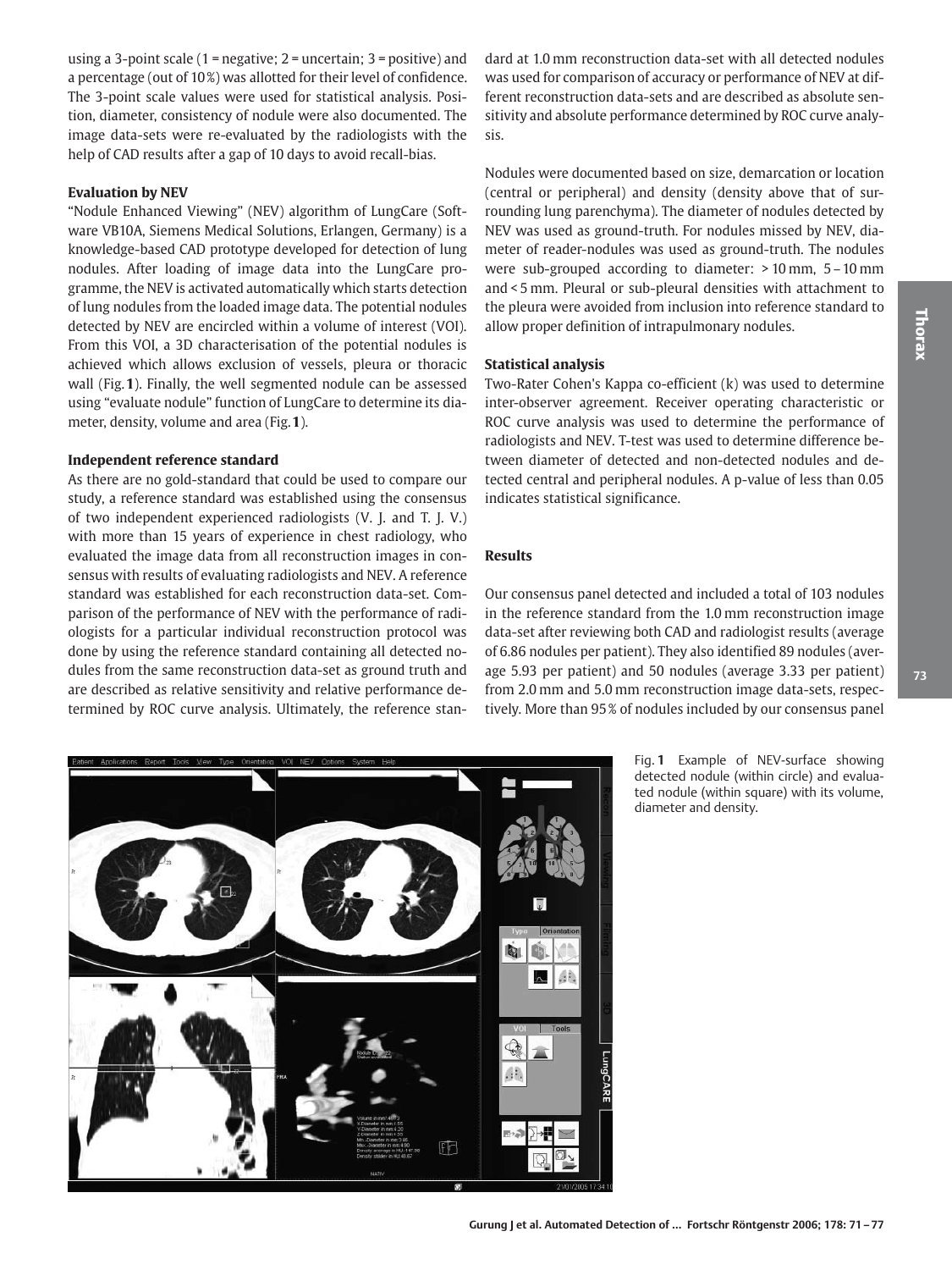in the reference standard were solid or having a density of more than lung parenchyma. Of the 103 nodules, 19 nodules were > 10 mm in size, 46 nodules were 5 – 10 mm in size and 33 nodules were < 5 mm in size. Confidence of the evaluating radiologists was very good with ratings of 9.6 %, 9.5 % and 10% for 1.0, 2.0 and 5.0 mm reconstruction data-sets, respectively.

#### **Absolute sensitivity**

The best performance of CAD was seen with images reconstructed at 1.0 mm thick slices with 0.5 mm reconstruction increment. Absolute sensitivity for CAD at 1.0 mm was 80.58% and a positive predictive value (PPV) of 90.22 % (Fig. **2**). In comparison to CAD, the performance of the readers was significantly lower: absolute sensitivity for  $A = 66.99\%$  and PPV of 93.24% absolute sensitivity for  $B = 68.93\%$  and PPV of 92.21%. In other words, CAD outperformed the evaluating radiologists at 1.0 mm reconstruction. The performance of CAD was also better than readers for images at 2.0 mm reconstruction thickness: absolute sensitivity for  $CAD = 78.64\%$  absolute sensitivity for A and B = 59.22%. Radiologists outperformed CAD at 5.0 mm reconstruction images with an absolute sensitivity of 41.75 % reader A and an absolute sensitivity of 42.72 % for reader B. Absolute sensitivity for CAD was calculated at 28.16 % (Fig. **3**). A detailed representation is shown in Table **1**.

Time required by CAD for detection was determined at each reconstruction image data-set: CAD required 12 – 15 minutes, 6 – 8 minutes and 3-5 minutes with 5.0, 2.0 and 1.0 mm reconstruction images, respectively.

#### **Absolute performance determined by ROC analysis**

Compared to 103 reference standard nodules, the absolute performance of CAD was best at 1.0 mm reconstruction images with an area under curve (AUC) of 0.675 ROC analysis (AUC for A = 0.537; AUC for  $B = 0.531$ ) and a false positive rate of 0.6 per scan.  $(FP = 9.78, 6.75, and 7.79%$  for CAD, A and B, respectively). Using 2.0 mm reconstruction thickness, the absolute performance of CAD reduced to AUC of 0.614 and a false positive rate of 1.0 per scan leading to significant deterioration of CAD performance. The performance deteriorated further with the use of 5.0 mm reconstruction images (AUC = 0.497 and a high false positive rate of 3.7 per scan). On the contrary, the absolute performance of the readers improved only slightly by reducing reconstruction slice thickness from 5.0 mm through 2.0 to 1.0 mm with no significant influence in the ROC curve analysis. Instead, there was an increase in reader false positive rate with decreasing reconstruction slice thickness: FP increased from 1 to 5 for A and from 1 to 6 for B (Table **1**).

#### **Relative performance determined by ROC analysis**

Performance of readers and CAD at specific reconstruction slice thicknesses was determined. The readers outperformed CAD at 5.0 mm RT which was attributed largely to the high false positive and false negative rates of CAD. The relative performance was established in the form of area under curve (relative AUC) at 0.786 for A and AUC of 0.667 for B by ROC curve analysis and a false positive rate of 0.06 per scan. Whereas the relative AUC of CAD at 5.0 mm reconstruction images was calculated at 0.531 with a false positive rate of 3.7 per scan (Fig. **4**). Thus the relative sensitivity of the readers was significantly higher than CAD. The relative performance of readers was found to be lower than CAD at both 2.0 and 1.0 mm reconstruction images: relative AUC at 2.0 mm was 0.564 for A, 0.536 for B and 0.625 for CAD; relative AUC at 1.0 mm was 0.537 for A, 0.531 for B and 0.667 for CAD. At 2 mm CAD false positive rate was higher than the readers. The detailed analysis of relative performance rates of CAD in comparison to the readers for each reconstruction protocol is shown in Table **1**.

#### **Inter-observer agreement**

Inter-observer agreement between the readers was very good for all reconstruction protocols, especially at 5.0 mm reconstruction thickness (k = 0.683, 0.611 and 0.987 at 1.0, 2.0 and 5.0 mm, respectively). On the contrary, inter-observer agreement between CAD and readers was significantly poor for all reconstruction protocols, especially at 5.0 mm:  $k = 0.078$ , 0.031 and 0.012 between CAD & A and k = 0.156, 0.013 and 0.009 between CAD & B at 1.0, 2.0 and 5.0 mm, respectively (Table **2**).

## **Influence of different reconstruction protocol on size of detected nodules**

Influence of various reconstruction protocols on CAD and the evaluating radiologists with regard to detected nodule size was determined: For 1.0 mm reconstruction images mean diameter of CAD detected nodules was 7.95 mm ± 5.39 mm standard deviation (SD) and mean diameter of nodules missed by CAD was 7.94 mm  $\pm$  3.47 mm SD (comparative p-value = 0.477). Hence there was found to be no significant difference between detected and non-detected nodule size. To the contrary, the mean diameter of reader-detected nodules at 1.0 mm was 7.86 mm ± 4.62 mm SD



Fig. **2** Right apical nodule (arrow) which was missed by NEV at 5.0 mm (**a**) but detected at 2.0 mm (**b**) and 1.0 mm (**c**) reconstruction slices (within circles).



Fig. **3** Apical nodule detected NEV at 5.0 mm (**a**, within circle), 2.0 mm (**b**, within circle) but missed at 1.0 (**c**, arrow) reconstruction slices.

**74**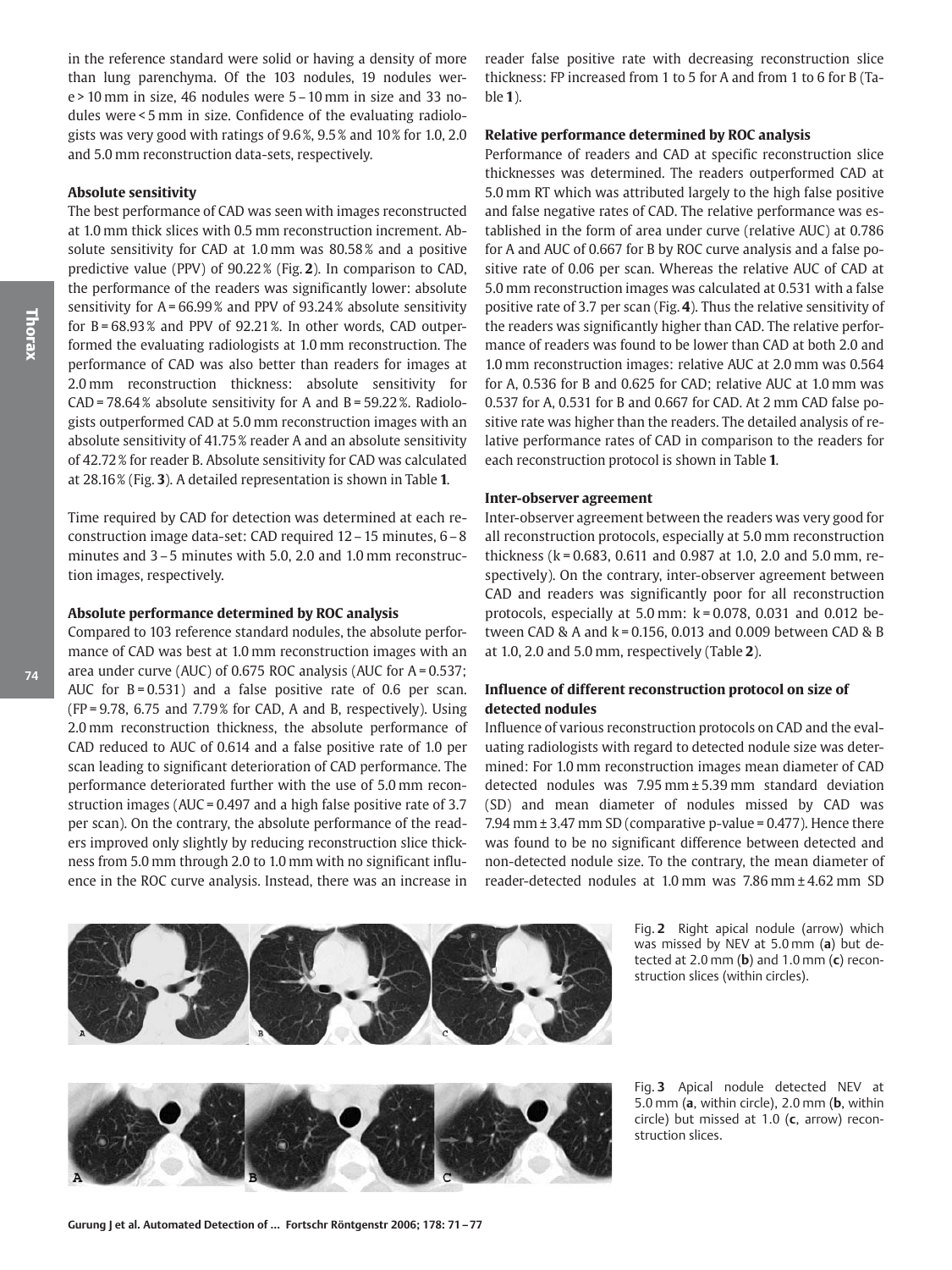| )<br>1)<br>1)                                                                         |
|---------------------------------------------------------------------------------------|
|                                                                                       |
|                                                                                       |
| ココミ                                                                                   |
| l                                                                                     |
|                                                                                       |
| $\ddot{\phantom{a}}$                                                                  |
|                                                                                       |
|                                                                                       |
|                                                                                       |
|                                                                                       |
| $\ddot{\phantom{a}}$                                                                  |
|                                                                                       |
| l                                                                                     |
| i                                                                                     |
| I                                                                                     |
|                                                                                       |
| ֖֖֖֖֧֧ׅ֧֖֧֧֖֧֚֚֚֚֚֚֚֚֚֚֚֚֚֚֚֚֚֚֚֚֚֚֚֚֚֬֝֓֞֝֬֓֓֞֓֝֓֓֞֬֝֓֞֓֬֝֓֓֬֓֓֞֬֝֓֝֬֝֬֝֓֬֝֬֝֓֝֬֝֬֝֬ |
| ֖֚֚֚֚֚֚֞֘֝֬                                                                           |
| l                                                                                     |
|                                                                                       |
| י<br>;                                                                                |
|                                                                                       |
|                                                                                       |
| <br> <br> <br> <br> <br>                                                              |
|                                                                                       |
| tectiol<br>l                                                                          |
|                                                                                       |
|                                                                                       |
|                                                                                       |
| ׇ֘֝֬֡                                                                                 |
|                                                                                       |
| l<br>l                                                                                |
|                                                                                       |
| I                                                                                     |
|                                                                                       |
| ļ<br>$\overline{a}$<br>֕<br>$\overline{\phantom{a}}$                                  |
|                                                                                       |
| l<br>I<br>$\overline{a}$                                                              |

| reader         | $\binom{mm}{\,}$  | recon. thickness reference standard ground truth (n) at<br>$\widehat{\epsilon}$ | specific thickness | detec<br>$\widehat{\epsilon}$ |               | (confidence interval)<br>tted nodules false positive absolute sensitivity | ΡŅ<br>$\otimes$ | (confidence interval)<br>absolute AUC                                                                 | (confidence interval)<br>relative sensitivity | (confidence interval)<br>relative AUC |
|----------------|-------------------|---------------------------------------------------------------------------------|--------------------|-------------------------------|---------------|---------------------------------------------------------------------------|-----------------|-------------------------------------------------------------------------------------------------------|-----------------------------------------------|---------------------------------------|
| ⋖              | $\overline{0}$ .  | 103                                                                             | 103                | 69                            |               |                                                                           |                 | 66.99 (57.03 – 75.94)   93.24   0.537 (0.436 – 0.636)   66.99 (57.03 – 75.94)   0.537 (0.436 – 0.636) |                                               |                                       |
| $\approx$      | $\frac{0}{1}$     | 103                                                                             | 103                | $\overline{7}$                |               | 68.93 (59.06 – 77.69)                                                     |                 | $92.21$ 0.531 (0.430 - 0.630)                                                                         | 68.93 (59.06 – 77.69)                         | $0.531(0.430 - 0.630)$                |
| NEN<br>N       | $\overline{0}$ .  | 103                                                                             | 103                | 83                            |               | $80.58(71.62 - 87.72)$                                                    | 90.22           | $0.675(0.576 - 0.764)$                                                                                | $80.58(71.62 - 87.72)$                        | $0.675(0.576 - 0.764)$                |
| ⋖              | 2.0               | 103                                                                             | 89                 | 5                             |               | 59.22 (49.10 - 68.80)                                                     | 95.31           | $0.524(0.423 - 0.623)$                                                                                | $68.54(57.83 - 77.97)$                        | $0.564(0.454 - 0.668)$                |
| $\infty$       | 2.0               | 103                                                                             | 89                 | 51                            |               | 59.22 (49.10 - 68.80)                                                     | 95.31           | $0.524(0.423 - 0.623)$                                                                                | $68.54(57.83 - 77.97)$                        | $0.536(0.427 - 0.642)$                |
| NEN<br>N       | 2.0               | 103                                                                             | 89                 | $\overline{8}$                | $\frac{5}{1}$ | 78.64 (69.47 – 86.10)                                                     | 84.38           | $0.614(0.513 - 0.708)$                                                                                | $91.01(83.05 - 96.04)$                        | $0.625(0.516 - 0.725)$                |
| ⋖              | 5.0               | 103                                                                             | 50                 | 43                            |               | $41.75(32.10 - 51.88)$                                                    | 97.73           | $0.522(0.421 - 0.621)$                                                                                | 86.00 (73.26 - 94.18                          | $0.786(0.647 - 0.889)$                |
| $\approx$      | 5.0               | 103                                                                             | 50                 | $\overline{4}$                |               | 42.72 (33.02 - 52.85)                                                     | 97.78           | $0.517(0.416 - 0.617)$                                                                                | 88.00 (75.69 – 95.47)                         | $0.667(0.519 - 0.794)$                |
| NEV            | 5.0               | 103                                                                             | 50                 | 29                            | 55            | 28.16 (19.73 – 37.87)                                                     |                 | 34.52 0.497 (0.396-0.597)                                                                             | $58.00(53.21 - 71.81)$                        | $0.531(0.385 - 0.674)$                |
| $NEN + A$      | $\overline{1}$ .0 | 103                                                                             | 103                | 94                            |               | 91.26 (84.06 - 95.93)                                                     |                 | $100.0$ 0.889 $(0.812 - 0.942)$                                                                       | $91.26(84.06 - 95.93)$                        |                                       |
| $NEV + B$      | $\overline{1.0}$  | 103                                                                             | 103                | 97                            |               | 94.17 (87.75 – 97.83)                                                     |                 | $100.0$ 0.917 (0.846-0.962)                                                                           | $94.17(87.75-97.83)$                          |                                       |
| $NEN + A$      | 2.0               | 103                                                                             | 89                 | 85                            |               | $82.52(73.79 - 89.30)$                                                    | 97.70           | $0.750(0.655 - 0.830)$                                                                                | $95.51(88.89 - 98.76)$                        |                                       |
| $NEV + B$      | 2.0               | 103                                                                             | 89                 | 87                            |               | 84.47 (76.00 - 90.85)                                                     | 97.75           | $0.812(0.724 - 0.883)$                                                                                | $95.75(92.12 - 99.73)$                        |                                       |
| $N + \sqrt{4}$ | 5.0               | 103                                                                             | 50                 | 46                            |               | 44.66 (34.86 – 54.78)                                                     | 95.83           | $0.588(0.486 - 0.684)$                                                                                | $92.00(80.77-97.78)$                          |                                       |
| $NEV + B$      | 5.0               | 103                                                                             | 50                 | 45                            |               | 43.69 (33.94 – 53.82)                                                     |                 | $97.83$ 0.451 (0.451 – 0.650)                                                                         | $90.00(78.19 - 96.67)$                        |                                       |



**Thorax**

Fig. **4** Nodule detected by readers (bottom within circle) but missed by NEV (top, arrow) at 5 mm reconstruction slices.

Table **2** Two-Rater Cohen's kappa co-efficient (k) values for inter-observer agreement

| reconstruction thickness | A vs $B(k)$ | A vs NEV (k) | B vs NEV (k) |  |
|--------------------------|-------------|--------------|--------------|--|
| 1.0 <sub>mm</sub>        | 0.683       | 0.0787       | 0.156        |  |
| $2.0$ mm                 | 0.611       | 0.0319       | 0.0129       |  |
| $5.0$ mm                 | 0.987       | 0.0125       | 0.009        |  |
|                          |             |              |              |  |

and non-detected nodules was 3.8 mm ± 1.14 mm SD (comparative p-value = 0.159) indicating that nodules detected by readers were larger than the ones missed by them. The nodules missed by readers were also significantly smaller when compared to ones missed by CAD. Using 5.0 mm reconstruction slices, nodules detected by CAD and readers were larger than non-detected nodules. Individual analysis of nodules with regard to their size is mentioned in Table **3** .

## **Influence of different reconstruction protocol on detection of nodule according to their locations**

Influence on location of nodules detected by CAD and evaluating radiologists by different reconstruction protocols were also determined. At 1.0 mm reconstruction images A and B detected on average 27 nodules at the centre and 43 at the periphery of the lung tissue (p = 0.002) whereas CAD detected 44 nodules centrally and 39 at the periphery. Hence there was no significant difference in detection of central and peripheral nodules  $(p = 0.294)$  by CAD but CAD was significantly better in detection of central nodules than A and B. Similarly at 2.0 mm reconstruction images CAD detected 40 central and 41 peripheral nodules ( $p = 0.722$ ) whereas A and B detected on average 23 central and 38 peripheral nodules (p = 0.012). At 5.0 mm reconstruction images CAD detected 13 central and 16 peripheral nodules ( $p = 0.429$ ) while A and B detected on average 20 central and 23 peripheral nodules ( $p = 0.191$ ).

# *CAD and the effectof combinedreading by CAD and radiologists* Individual evaluation of CAD and its effect on sensitivity of radiol-

ogists were as follows: CAD detected 12.62 % more nodules than A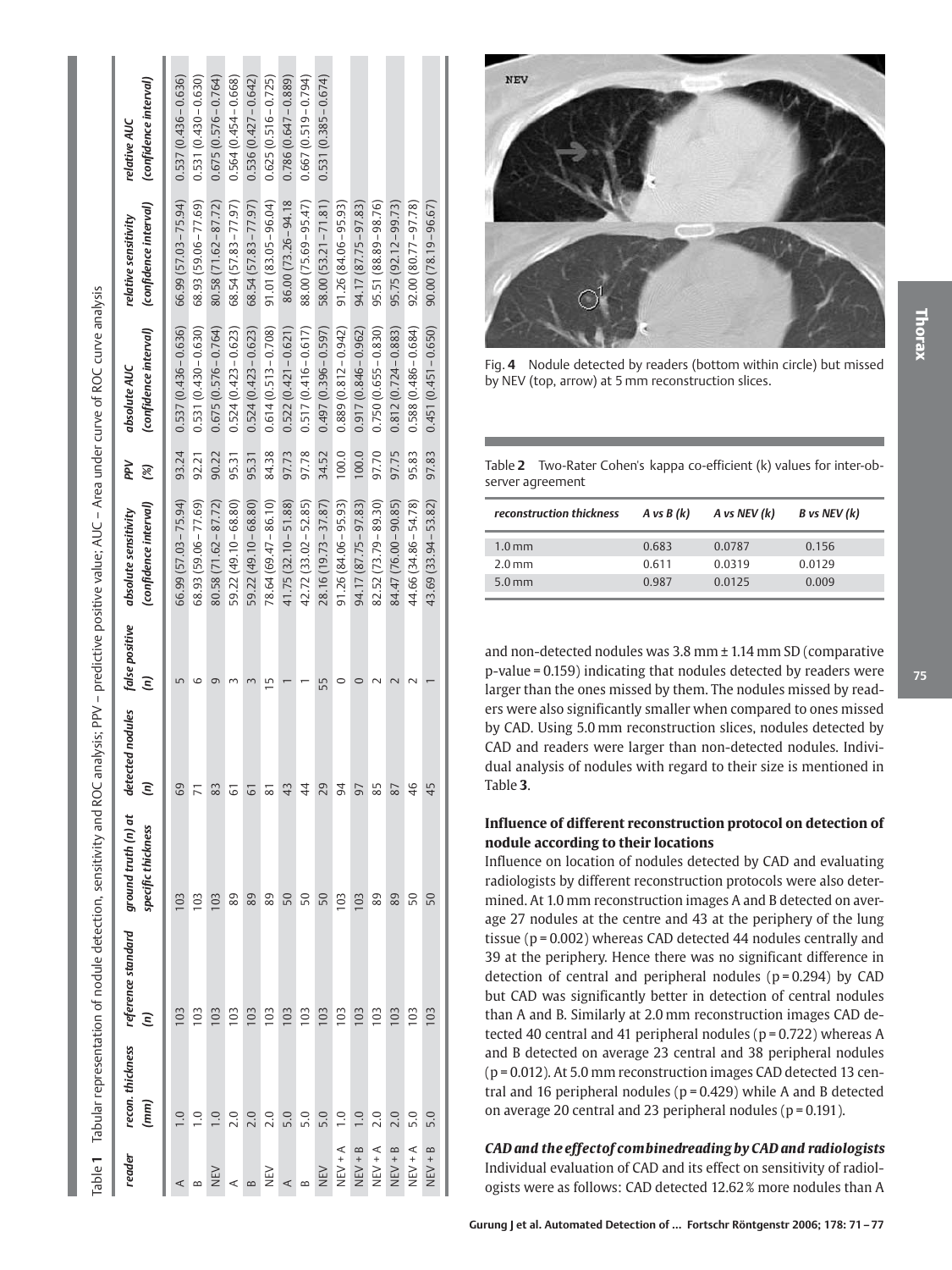| reader     | recon, thickness<br>(mm) | n nodules<br>$(d \text{ or } m)$ | minimum<br>(mm) | maximum<br>(mm) | mean<br>(mm) | standard deviation<br>(mm) | <b>SEM</b> | p-value |
|------------|--------------------------|----------------------------------|-----------------|-----------------|--------------|----------------------------|------------|---------|
| A and B    | 1.0                      | $140 - d$                        | 1.0             | 21.0            | 7.86         | 4.62                       | 0.390      | 0.159   |
| A and B    | 1.0                      | $66 - m$                         | 1.0             | 5.2             | 3.800        | 1.138                      | 0.140      |         |
| A and B    | 2.0                      | $122 - d$                        | 1.0             | 21.0            | 8.17         | 4.61                       | 0.416      | 0.158   |
| A and B    | 2.0                      | $84 - m$                         | 1.8             | 6.0             | 4.05         | 1.25                       | 0.136      |         |
| A and B    | 5.0                      | $87 - d$                         | 2.1             | 21.0            | 9.33         | 5.04                       | 0.540      | 0.153   |
| A and B    | 5.0                      | $119 - m$                        | 1.8             | 6.8             | 4.45         | 1.34                       | 0.123      |         |
| <b>NEV</b> | 1.0                      | $83 - d$                         | 1.0             | 21.0            | 7.95         | 5.39                       | 0.591      | 0.477   |
| <b>NEV</b> | 1.0                      | $20 - m$                         | 1.0             | 13.0            | 7.94         | 3.47                       | 0.776      |         |
| <b>NEV</b> | 2.0                      | $81 - d$                         | 1.5             | 21.0            | 7.68         | 5.11                       | 0.568      | 0.691   |
| <b>NEV</b> | 2.0                      | $22 - m$                         | 1.0             | 16.4            | 8.62         | 4.44                       | 0.948      |         |
| <b>NEV</b> | 5.0                      | $29 - d$                         | 3.3             | 21.0            | 11.21        | 4.97                       | 0.924      | 0.415   |
| <b>NEV</b> | 5.0                      | $74 - m$                         | 1.0             | 21.0            | 7.84         | 5.22                       | 0.607      |         |

Table **3** Tabular representation of size of detected and missed nodules and their comparison using t-test (d – detected nodules; m – missed nodules; SEM – standard error of mean; p-value of t-test)

and B at 1.0 mm reconstruction images. The readers with the assistance of CAD detected more nodules than CAD alone: A + CAD detected  $13.25\%$  and B + CAD detected  $16.86\%$  more nodules than CAD alone. Using 2 mm reconstruction images, CAD detected 19.42 % more nodules than both A and B. Again with the help of CAD, A detected 4.93 % and B detected 7.40 % nodules more than CAD when used alone. CAD detected 13.7 % nodules less than A and B using 5.0 mm reconstruction images and detection rate of A improved by 6.97 % with the help of CAD and the detection rate of B increased only negligibly by 2.27 % with the support of CAD (Table **1**).

Finally, influence of CAD on the absolute performance rate of readers for every reconstruction protocol was determined. As seen in Table **1**, the absolute performance rate of readers improved to a significant extent with the support of CAD for 1.0 mm reconstruction data-sets with absolute sensitivity calculated at 91.26 % and PPV of 100% and absolute sensitivity of 94.17% and PPV of 100% for  $A + CAD$  and  $B + CAD$ , respectively, which was significantly higher than independent sensitivities of CAD and readers (AUC =  $0.889$  for A + CAD; AUC =  $0.917$  for B + CAD). Combined reading by radiologists and CAD also led to reduction in false positive nodule detection.

#### **Discussion**

Big nodules are obvious to the radiologists but the smaller ones may be missed. The aim of CADs is to help radiologists increase their sensitivity by detecting the missed small nodules taking over the functions of a second reader. CAD has already been used for functions such as quantification of interstitial lung disease, automated measurement of lung nodule volumes, areas and densities and for detection of pulmonary embolism [9 – 11]. Lately, trials are on for the use of CAD in detection of polyps and tumours in the large intestine with virtual colonoscopy. Studies show that CAD can serve as guide to radiologists to detect suspicious nodules [12]. To our knowledge, there has been only one study besides ours where the performance of a CAD using different reconstruction protocols has been evaluated [13]. The study shows that CAD can be used to replace second reader when used in 0.75 mm reconstruction slice thickness with 0.6 mm reconstruction increment resulting in a high detection rate of 76.2 %,

thereby, increasing the overall detection rate of the radiologists to 91.85 %. Other studies are based on other modalities of CADs. Armato et al. in their studies applied multiple thresholdingbased CAD tool with a sensitivity of 70% [14]. Zhao et al. on the other hand applied multiple thresholding along with feature extraction and classification with a sensitivity of 84.2 % [4]. Wormanns et al. based their study on region-growing designed for detection of nodules > 5 mm diameter but with a low sensitivity of only 38 % [15].

In our study, we used all nodules detected by our consensus panel of experienced radiologists (V. J. and T. J. V.) at 1.0 mm reconstruction image data-sets as reference standard. The best performance of CAD was at 1.0 mm reconstruction images with sensitivity of 80.58 % and false positive detection rate of 0.6 per scan which is well within the range of results described by other studies. The performance results increased significantly when CAD was used in combination with evaluating radiologists leading to a high sensitivity rate and minimal false positive detection. This leads to a high confidence level among radiologists making CAD a good candidate to replace the second reader. The performance of CAD independently at 2.0 mm reconstruction thickness was inferior to one at 1.0 mm but superior to 5.0 mm reconstruction images indicating that the best results for CAD can only be achieved at thin slice reconstruction image data-sets. Use of CAD at slice thickness of 5.0 mm is not recommended. Also the detection time for CAD was minimal at 1.0 mm images and increases to maximum at 5.0 mm thick images. This strongly supports our recommendation to use only thin slices for CADs. A possible hypothesis for the increasing detection time could be the increased amount of time consumed by segmentation of false positive nodules when using thick reconstruction slices.

There was poor inter-observer agreement between the readers and CAD but very high absolute performance rate when used in combination. The relative performance rate of the readers was best at 5.0 mm whereas it was poor for CAD (relative sensitivity of 86 %, 88 % and 58 % for A, B and CAD respectively). However, relative performance of CAD was best at 1.0 mm reconstruction slices and low for the readers (relative sensitivity of 66.99 %, 68.93 % and 80.58 % for A, B and CAD respectively). CAD detected a significantly higher number of smaller nodules at 1.0 mm and 2.0 mm reconstruction slices but missed smaller nodules at